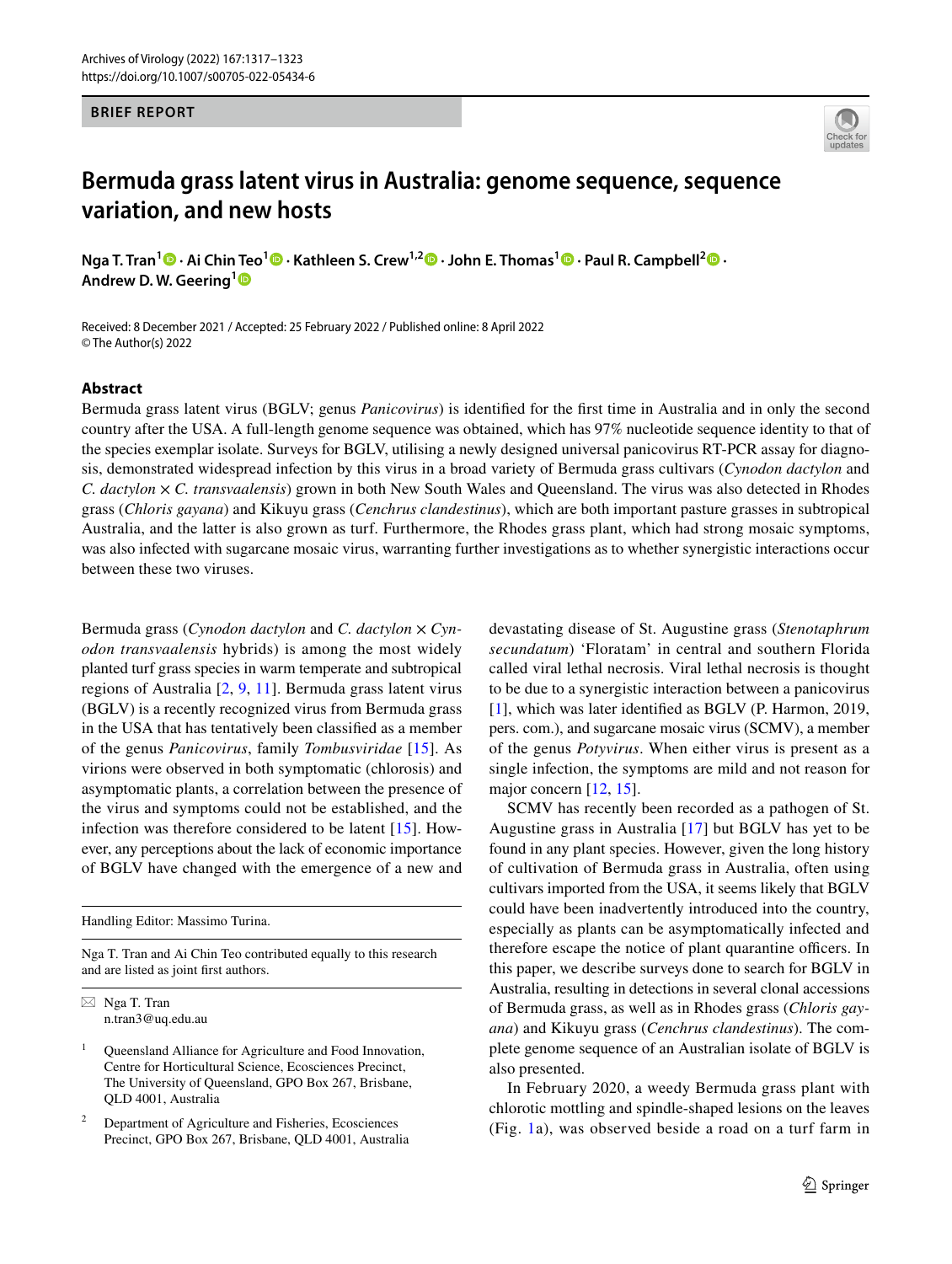<span id="page-1-0"></span>**Fig. 1** (**a**) Leaf of a common Bermuda grass (*Cynodon dactylon*) plant (virus isolate 5657) with spindle-shaped lesions, (**b**) leaves of a Bermuda grass 'Gully Gold' plant (virus isolate 5663) displaying mild mosaic symptoms (left and centre), as opposed to an asymptomatic leaf (right) from a common Bermuda grass plant), (**c**) leaves of a Rhodes grass (*Chloris gayana*) plant (virus isolate 5651) displaying mosaic symptoms (left and centre), as opposed to an asymptomatic leaf from an uninfected plant of the same species (right), (**d**) isometric virions (arrows) of Bermuda grass latent virus (BGLV) observed in a leaf extract from virus isolate 5657, and (**e**) two types of virion, isometric (BGLV, arrows) and fexuous and flamentous (sugarcane mosaic virus, arrow heads), observed in a leaf extract from virus isolate 5651



south-east Queensland. A stolon from this plant was collected and planted in a pot in an insect-free glasshouse at the Ecosciences Precinct, Dutton Park, Queensland. Species identifcation of this plant was confrmed by DNA barcoding of the chloroplast maturase K gene (*matK*) using primers *matK*472F and *matK*1248R [[19](#page-6-5)], and the DNA sequence was deposited in the GenBank database (Table [1\)](#page-2-0). The symptoms disappeared when the plant was grown in the glasshouse. Leaves from this plant were freeze-dried and lodged in the Queensland Department of Agriculture and Fisheries (QDAF) Plant Virus Collection under isolate number 5657. A small-scale, crude virus purifcation was done using the virus miniprep method of Geering *et al.* [[3\]](#page-5-2). Carbon-stabilised, necoloidine-coated grids were foated on drops of the virus miniprep and then negatively contrasted with 1% ammonium molybdate, pH 5.8, for viewing under a JEOL JEM-1400 transmission electron microscope. Isometric virions with a modal diameter of 27 nm were observed (Fig. [1d](#page-1-0)), suggesting infection with a panicovirus.

To test the hypothesis that the plant was infected with a panicovirus, reverse transcription PCR (RT-PCR) and amplicon sequencing were done. In the absence of a proper diagnostic control and adequate knowledge of sequence diversity, we chose to develop a universal panicovirus assay. RNAdependent RNA polymerase (RdRp) amino acid sequences of the exemplar isolates of BGLV (GenBank KX758441) and members of the three officially recognized panicovirus species, *Panicum mosaic virus* (GenBank U55002), *Cocksfoot mild mosaic virus* (GenBank EU081018), and *Thin paspalum asymptomatic virus* (GenBank JX848617), were aligned using the MUSCLE algorithm within the MEGA software package, and the aligned sequences were backtranslated to give the DNA sequence alignment. Potential primer-binding sites with minimal degeneracy were identifed using GPrime [\[6](#page-5-3)]. Two degenerate PCR primers were designed, PanicoRdRp-F (5ʹ TGCGCWATWGGATTYGAY GC 3ʹ) and PanicoRdRp-R (5ʹ CCTCATCATCCWCCG AGCA 3<sup>'</sup>), which were predicted to produce an amplicon of *c*. 350 bp. RT-PCR primer annealing temperatures were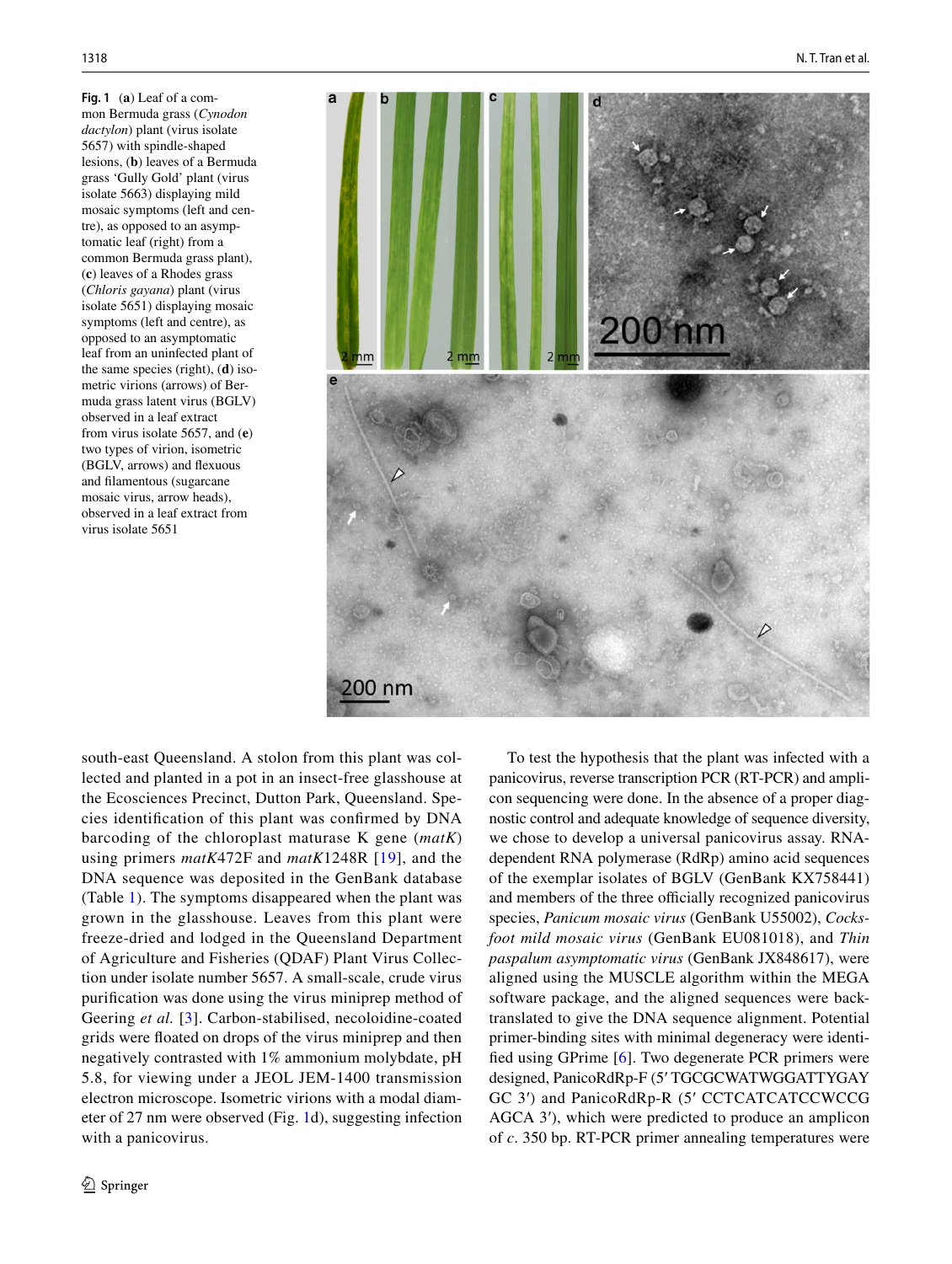<span id="page-2-0"></span>**Table 1** Survey results for Bermuda grass latent virus on grasses collected from New South Wales (NSW) and Queensland (QLD), Australia

| Species                                     | Cultivar/common<br>name                      |                          | <b>BGLV</b> Nearest town | State      | Collection date<br>$(dd/\text{mm/yyyy})$ | Isolate<br>acces-<br>sion <sup>a</sup> | GenBank accession no. |                         |          |
|---------------------------------------------|----------------------------------------------|--------------------------|--------------------------|------------|------------------------------------------|----------------------------------------|-----------------------|-------------------------|----------|
|                                             |                                              |                          |                          |            |                                          |                                        | BGLV <sup>b</sup>     | <b>SCMV<sup>c</sup></b> | $matK^d$ |
| Cynodon dactylon                            | 'Wintergreen'                                | $\overline{\phantom{0}}$ | Carlingford              |            | NSW 23/07/2018                           | $\cdots$                               | $\ldots$              | $\ldots$                | .        |
|                                             | 'Gully Gold'                                 | $\mathrm{+}$             | Windsor                  | NSW        | 08/04/2019                               | 5663                                   | MZ671028              | $\ddotsc$               | .        |
|                                             | 'Greenlees Park'                             | $\mathrm{+}$             | Windsor                  | NSW        | 08/04/2019                               | 5660                                   | MZ671025              | $\ddotsc$               | $\cdots$ |
|                                             | 'Greenlees Park'                             | $\overline{\phantom{m}}$ | Cherrybrook              | <b>NSW</b> | 08/04/2019                               | $\ldots$                               | .                     | $\ldots$                | $\cdots$ |
|                                             | 'Grand Prix'                                 | $\overline{\phantom{m}}$ | Pitt Town Bottoms NSW    |            | 10/04/2019                               | $\cdots$                               | $\cdots$              | $\ldots$                | $\cdots$ |
|                                             | 'Windsor Green'                              | $^{+}$                   | Pitt Town Bottoms NSW    |            | 10/04/2019                               | 5659                                   | MZ671024              | $\dddotsc$              | $\cdots$ |
|                                             | 'Windsor Green'                              | $\overline{\phantom{m}}$ | Cornwallis               | <b>NSW</b> | 08/04/2019                               | $\ldots$                               | $\ldots$              | $\cdots$                | $\cdots$ |
|                                             | $CT-2$                                       | $\qquad \qquad -$        | Cornwallis               | <b>NSW</b> | 08/04/2019                               | $\ldots$                               | $\ldots$              | $\ldots$                | $\cdots$ |
|                                             | 'C1' (Legend®)                               | $\overline{\phantom{0}}$ | Cornwallis               | <b>NSW</b> | 08/04/2019                               | $\ldots$                               | $\ldots$              | $\ldots$                | $\cdots$ |
|                                             | 'C1' (Legend®)                               | $\qquad \qquad -$        | Redlands                 | QLD        | 18/04/2019                               | $\ldots$                               | $\ldots$              | $\ldots$                | $\cdots$ |
|                                             | 'Oz-E-Green' (Oz<br>Tuff Turf®)              | $\overline{\phantom{0}}$ | Redlands                 | QLD        | 18/04/2019                               | $\cdots$                               | .                     | .                       | .        |
|                                             | 'Oz-E-Green' (Oz<br>Tuff Turf®)              | $\overline{\phantom{0}}$ | Rathdowney               | QLD        | 04/10/2018                               | .                                      | .                     | $\cdots$                | .        |
|                                             | 'Oz-E-Green' (Oz<br>Tuff Turf <sup>®</sup> ) | $\qquad \qquad -$        | Boyland                  | QLD        | 18/04/2018                               | $\cdots$                               | .                     | $\cdots$                | .        |
|                                             | 'Wintergreen'                                | $\mathrm{+}$             | Boyland                  | QLD        | 24/10/2018                               | 5661                                   | MZ671026              | $\ddots$                | .        |
|                                             | 'Plateau'                                    |                          | Indooroopilly            | QLD        | 14/10/2018                               | $\ldots$                               | $\ldots$              | $\ldots$                | $\cdots$ |
|                                             | Common Bermuda +<br>grass                    |                          | <b>Chambers Flat</b>     | QLD        | 11/02/2020                               | 5657                                   | MZ671022              | $\ldots$                | OL456263 |
|                                             | Common Bermuda +<br>grass                    |                          | Rocklea                  | QLD        | 23/08/2021                               | 5812                                   | OK258314              | $\ddotsc$               | OL456264 |
|                                             | Common Bermuda +<br>grass                    |                          | Rocklea                  | QLD        | 23/08/2021                               | 5815                                   | OK258317              | $\dddotsc$              | OL456267 |
|                                             | Common Bermuda +<br>grass                    |                          | Rocklea                  | QLD        | 23/08/2021                               | 5816                                   | OK258318              | $\ddotsc$               | OL456268 |
| Cynodon sp.                                 | <b>UQ 545</b>                                | -                        | Redlands                 | QLD        | 18/04/2018                               | $\cdots$                               | .                     | $\ldots$                | .        |
| $C.$ dactylon $\times C.$<br>transvaalensis | 'Santa Ana'                                  | $\overline{\phantom{m}}$ | Freemans Reach           | <b>NSW</b> | 08/04/2019                               | $\cdots$                               | $\cdots$              | $\cdots$                | .        |
|                                             | 'DT-1' (TifTuf®)                             | $\ddot{}$                | Theresa Park             | <b>NSW</b> | 14/10/2021                               | 5818                                   | OL539730              | $\ddotsc$               | .        |
|                                             | 'DT-1' (TifTuf®)                             | $\qquad \qquad -$        | Allenview                | QLD        | 17/08/2018                               | $\ldots$                               | .                     | $\cdots$                | .        |
|                                             | 'Tift94'<br>$(Tif Sport^{TM})$               | $\mathrm{+}$             | Wamuran                  | QLD        | 23/07/2018                               | 5658                                   | MZ671023              | $\dddotsc$              | $\cdots$ |
|                                             | 'Tift94'<br>$(Tif Sport^{TM})$               | $\ddot{}$                | Redlands                 | QLD        | 18/04/2019                               | 5662                                   | MZ671027              | $\ddotsc$               | .        |
|                                             | Latitude 36 Ber-<br>muda grass               |                          | Redlands                 | QLD        | 18/04/2019                               | $\ldots$                               | $\ldots$              | .                       | $\cdots$ |
|                                             | 'Tifway'                                     |                          | Yeppoon                  | QLD        | 13/12/2018                               | $\ldots$                               | $\ldots$              | $\ldots$                | $\ldots$ |
| Chloris gayana                              | Rhodes grass                                 | $\ddot{}$                | Rocklea                  | QLD        | 01/03/2021                               | 5651                                   | MZ852894 OK258313     |                         | OL456262 |
| Cenchrus clandes-<br>tinus                  | Kikuyu grass                                 | $\ddot{}$                | Rocklea                  | QLD        | 23/08/2021                               | 5813                                   | OK258315              | $\ddots$                | OL456265 |
|                                             | Kikuyu grass                                 | $^{+}$                   | Rocklea                  | QLD        | 23/08/2021                               | 5814                                   | OK258316              |                         | OL456266 |

a Queensland Department of Agriculture and Fisheries Plant Virus Collection

 ${}^{\text{b}}$ BGLV = Bermuda grass latent virus

 $c<sup>c</sup>SCMV = sugarcane mosaic virus$ 

 $d$ *matK* = chloroplast maturase K gene of the host

optimised using Panicum mosaic virus (PMV) isolate 2349 [\[16\]](#page-6-6) from the QDAF Plant Virus Collection, and this virus was used as a positive diagnostic control.

Total nucleic acid extracts (TNAEs) were prepared using a BioSprint 15 DNA Plant Kit (catalog number: 941517, QIAGEN) as per the manufacturer's instructions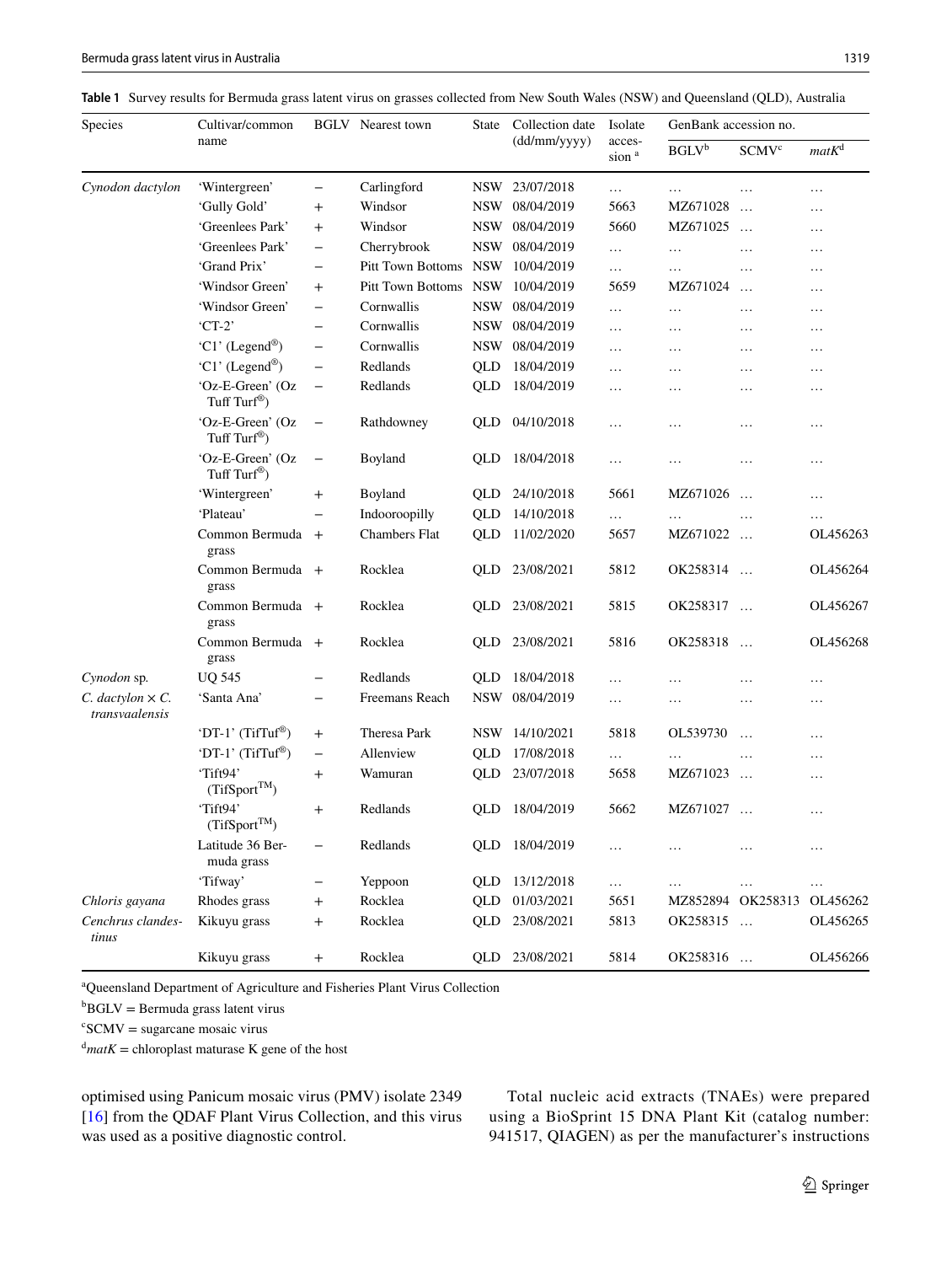but omitting the RNase A digestion step. RT-PCR assays were done using a MyTaq One-Step RT-PCR Kit (catalog number: BIO-65049, Bioline Meridian Bioscience) as per the manufacturer's instructions. RT-PCR thermocycling conditions were 20 min at 45°C and 1 min at 95°C; followed by 40 cycles of 95°C for 10 s, 65°C for 10 s, and 72°C for 30 s; and fnally, 2 min at 72°C. The amplicon was electrophoresed through a 1.5% (w/v) agarose gel and visualised on a UV transilluminator after staining with ethidium bromide. Virus isolate 5657 was RT-PCR positive. Amplicons were sequenced directly by Macrogen Inc., South Korea, and BLASTn and BLASTx search results showed that BGLV (GenBank KX758441) was the closest match, with 96.5% and 100% identity at the nt and amino acid (aa) levels, respectively.

To better characterise virus isolate 5657, high-throughput sequencing was done. Total RNA was extracted using a TRIzol Plus RNA Purifcation Kit (catalog number: 12183555, Invitrogen) as per the manufacturer's instructions. The total RNA extracts were submitted to the Australian Genome Research Facility (AGRF; Melbourne, Australia) for library preparation and sequencing. Ribosomal RNA was removed using a TruSeq Stranded Total RNA with Ribo‐ Zero Plant kit (Illumina) with 500 ng of input RNA. The library was sequenced as 100-bp paired-end reads on an Illumina NovaSeq platform with an SP 300 cycle kit. The sequences were paired, and adaptor and primer sequences were removed using the BBDuk Plugin for Geneious Prime v. 2021.0.1 (Biomatters Ltd., Auckland). Trimming options included removal of reads with a Phred value less than 30 and shorter than 30 nt in length. One million reads, which were randomly sampled from 110,832,104 reads obtained after trimming for quality, were assembled *de novo* using CLC Genomics Workbench v. 6.5 (QIAGEN) with automatic word size and bubble size and a minimum contig length of 700 nt. The number of contigs produced after *de novo* assembly was 239 and these were sorted by length and sequence homologies identifed by doing a BLASTn search of the NCBI Nucleotide Database. One contig of 4,097 nt had a signifcant hit to BGLV but no other viruses were identifed. The sequence of the exemplar isolate of BGLV (GenBank KX758441) was then used as a scafold to map all reads, producing a contig of 4,044 nt, which was assembled from 78,263,232 reads, with an average depth of coverage of 1,580,041 sequence reads.

The 5' terminus of the genome of isolate 5657 was determined using a 5ʹ/3ʹ RACE Kit, 2nd Generation (catalog number: 03353621001, Roche Applied Science) as per the manufacturer's instructions and with the virus-specific, reverse primers listed in Supplementary Table S1. The 3ʹ end was confrmed by polyadenylating the RNA using *Escherichia coli* poly(A) polymerase (catalog number: M0276S, New England Biolabs). cDNA of the polyadenylated RNA

was synthesised using Superscript IV reverse transcriptase (catalog number: 18090010, Invitrogen) and an oligo (dT) primer (5' CACGGATCCCGGG(T)<sub>17</sub>V 3') based on potyvirid primer 1 of Gibbs and Mackenzie [[5\]](#page-5-4). PCR was then done using MyTaq HS Red DNA Polymerase (catalog number: BIO-21115, Bioline Meridian Bioscience) using the same oligo (dT) primer, paired with a virus-specifc forward primer (Supplementary Table S1). PCR amplicons obtained from 5ʹ and 3ʹ RACE were sequenced directly by Macrogen Inc., South Korea.

The genome sequence of virus isolate 5657 (GenBank MZ671022) contains 4,047 nt and is 97% identical to the exemplar isolate of BGLV (GenBank KX758441). The 5ʹ UTR of virus isolate 5657 is 3 nt longer than that of the exemplar isolate, but otherwise, its genome architecture (Supplementary Fig. S1) is identical to that previously described [[15](#page-6-2)], which in turn was deduced from compari-sons with PMV [[20,](#page-6-7) [21\]](#page-6-8).

To survey for BGLV, a collection of 23 accessions of Bermuda grass representing 16 cultivars was assembled from a variety of sources (Table [1](#page-2-0)) and grown in the glasshouse at the Ecosciences Precinct, Dutton Park, Queensland. TNAEs were prepared using a BioSprint 15 DNA Plant Kit. Diagnoses were done using the universal panicovirus RT-PCR assay described above. Eight accessions returned positive results, and the sequenced amplicons all matched BGLV following BLASTn searches. These accessions originated from both New South Wales and Queensland (Table [1](#page-2-0)). The sequences were aligned, and pairwise sequence comparisons were done using Geneious Alignment in Geneious Prime, and all had 87.4–97.0% nt sequence identity to the exemplar isolate of BGLV but less than 68.1% nt sequence identity to the exemplar isolates of the other three recognized panicovirus species (Supplementary Table S2). BGLV was detected in two accessions of 'Tift94' that were sourced from diferent locations in south-east Queensland, one from a turf farm at Wamuran and the second from a turf research facility at Redlands (Table [1\)](#page-2-0). 'Tift94' was bred in the USA and is a sterile hybrid Bermuda grass, which can only be propagated by vegetative means [[7\]](#page-5-5). Interestingly, the virus isolates from these two 'Tift94' accessions only had 96.0% nt sequence identity, which suggests independent acquisition of the virus from local sources following the single introduction of the grass into Australia. 'DT-1' is also a sterile hybrid Bermuda grass cultivar imported as a single introduction from the USA [\[14](#page-6-9)]. Two independent samples of this grass were tested for BGLV, only one of which was infected. This result again points to relatively recent spread of the virus into this cultivar, after import of the cultivar into Australia.

Symptoms were not observed in any of the eight Bermuda grass accessions with BGLV infection in the glasshouse until July 2021, more than two years after the plants were frst established. At this time, mild mosaic symptoms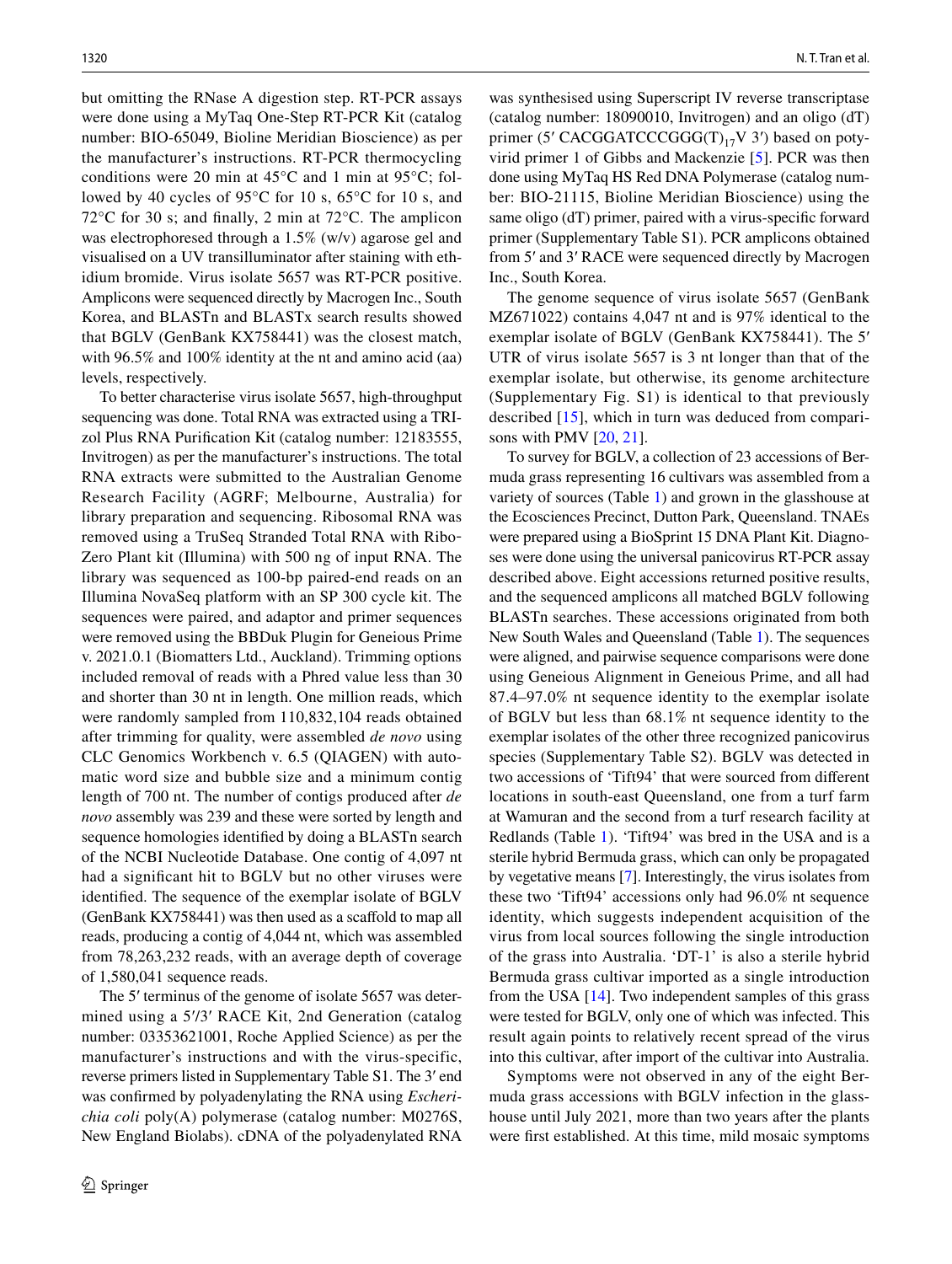were observed on the leaves of the 'Gully Gold' plant (isolate 5663; Fig. [1](#page-1-0)b). No other plant viruses that are known to infect turf grasses were detected in this plant by transmission electron microscopy, RT-PCR using primers U341/ D341 for potyviruses in general [[10\]](#page-6-10), primers Grassnepo-F1/ Grassnepo-R1 for Stenotaphrum nepovirus [\[18](#page-6-11)], or primers PMV-F1/PMV-R1 for Panicum mosaic virus [[4\]](#page-5-6), suggesting that the symptoms were associated with BGLV. We propose that the symptoms of BGLV infection are transient in expression and are afected by the stage of plant growth, as well as the prevailing environmental conditions. It is also possible that BGLV supports the replication of satellite viruses or RNAs that modulate symptoms, as with PMV [[13](#page-6-12)]. Further research is required to investigate the pathogenicity of BGLV, ideally using an infectious clone.

Finally, a Rhodes grass plant (virus isolate 5651, Table [1\)](#page-2-0) with strong mosaic symptoms (Fig. [1c](#page-1-0)) was collected from Oxley Creek Common, a public park in the Brisbane suburb of Rocklea. Identifcation of the plant species was confrmed by *matK* gene sequencing as described above, and the sequence was deposited in the GenBank database (Table [1](#page-2-0)). This particular plant was growing in a mixed sward of pasture grasses that was regularly mown to maintain public access. When a sap extract was viewed under a JEOL JEM-1400 electron microscope, two types of virion were observed, one flexuous and filamentous,  $700-750 \times 10-11$ nm, and the other, isometric with a modal diameter of 27 nm (Fig. [1e](#page-1-0)). RT-PCR was done using the universal potyvirus primer pair U341/D341 [\[10](#page-6-10)] and a *c*. 340-nt amplicon was obtained and sequenced (GenBank OK258313). The closest match (95.8% nt sequence identity over the entire length of the amplicon sequence) was to an SCMV isolate from St. Augustine grass found on a turf farm in New South Wales (GenBank MW026606). A universal panicovirus RT-PCR was also done, and again, the plant tested positive, with amplicon sequencing confrming infection by BGLV. Pairwise sequence comparisons showed that this virus isolate has 87.4% nt sequence identity to the exemplar isolate of BGLV and 96.7% identity to the virus isolate in 'Gully Gold' (isolate 5663) from New South Wales (Supplementary Table S2).

It was hypothesised that the BGLV isolate found in Rhodes grass from Oxley Creek Common originated from Bermuda grass plants that are also present there. Surveys were done in August 2021, and eight of the 11 plants that were sampled from within a *c*. 15-m radius of the original infected Rhodes grass plant were RT-PCR positive using the universal panicovirus assay. Three of the eight BGLVpositive Bermuda grass samples were lodged in the QDAF Plant Virus Collection under virus isolate numbers 5812, 5815, and 5816 (Table [1\)](#page-2-0). Identifcations of the hosts were confrmed by *matK* gene sequencing as described above, and the sequences were deposited in the GenBank database

(Table [1](#page-2-0)). Direct amplicon sequencing was done, and all three virus isolates had >99.0% nt sequence identity to each other and to the BGLV isolate from Rhodes grass and only 96.7-97.0% nt sequence identity to the next most closely related isolate from Bermuda grass 'Gully Gold' (isolate 5663) from New South Wales (Supplementary Table S2). This result does suggest a common origin of the BGLV isolates from the park. However, even within this relatively small area, sequence variation was observed, as the three virus isolates from Bermuda grass and the single virus isolate from Rhodes grass all difered from each other by one to three single nucleotide polymorphisms.

Kikuyu grass was also common at Oxley Creek Common in the vicinity of the original infected Rhodes grass plant, and four asymptomatic plants were sampled randomly. Two of these four plants tested positive for panicovirus by RT-PCR. The two samples were lodged in the QDAF Plant Virus Collection under virus isolate numbers 5813 and 5814 with their *matK* gene sequences deposited in the GenBank database (Table [1\)](#page-2-0). Sequencing of the panicovirus RT-PCR amplicon confrmed the presence of BGLV, and these virus isolates had >99.0% nt sequence identity to the other virus isolates from the park (Supplementary Table S2). Mirroring previous results, the amplicon sequences for the two virus isolates from Kikuyu grass were non-identical (99.7% nt sequence identity) (Supplementary Table S2).

A phylogenetic analysis was done based on a BGLV amplicon sequence alignment, excluding the primers, using the maximum-likelihood (ML) search method implemented in the RA×ML plugin in Geneious Prime. The GTR GAMMA nucleotide model was selected, with rapid bootstrapping of 1000 replicates, searches for the best-scoring ML tree algorithm, and starting from a random tree topology. The phylogenetic tree grouped all Australian isolates into the BGLV clade (Fig. [2](#page-5-7)). The Oxley Creek Common group of virus isolates formed a distinct clade that also contained the virus isolate 5663 from 'Gully Gold' from New South Wales (Fig. [2](#page-5-7)).

In this study, we report for the frst time the presence of BGLV in Australia, which represents only the second record of this virus anywhere in the world after the USA. BGLV was also detected in two hybrid Bermuda grass cultivars, as well as Rhodes grass and Kikuyu grass, representing extensions to the natural host range of this virus. Given the relative ease with which BGLV was found in New South Wales and Queensland using the RT-PCR diagnostic tool described in this paper, it is likely that BGLV occurs throughout Australia and in many more countries around the world, wherever Bermuda grass occurs. Turf grass species are normally traded as vegetative propagules in order to maintain genetic purity and also because many cultivars have poor fertility. Hence, turf grasses probably represent an important pathway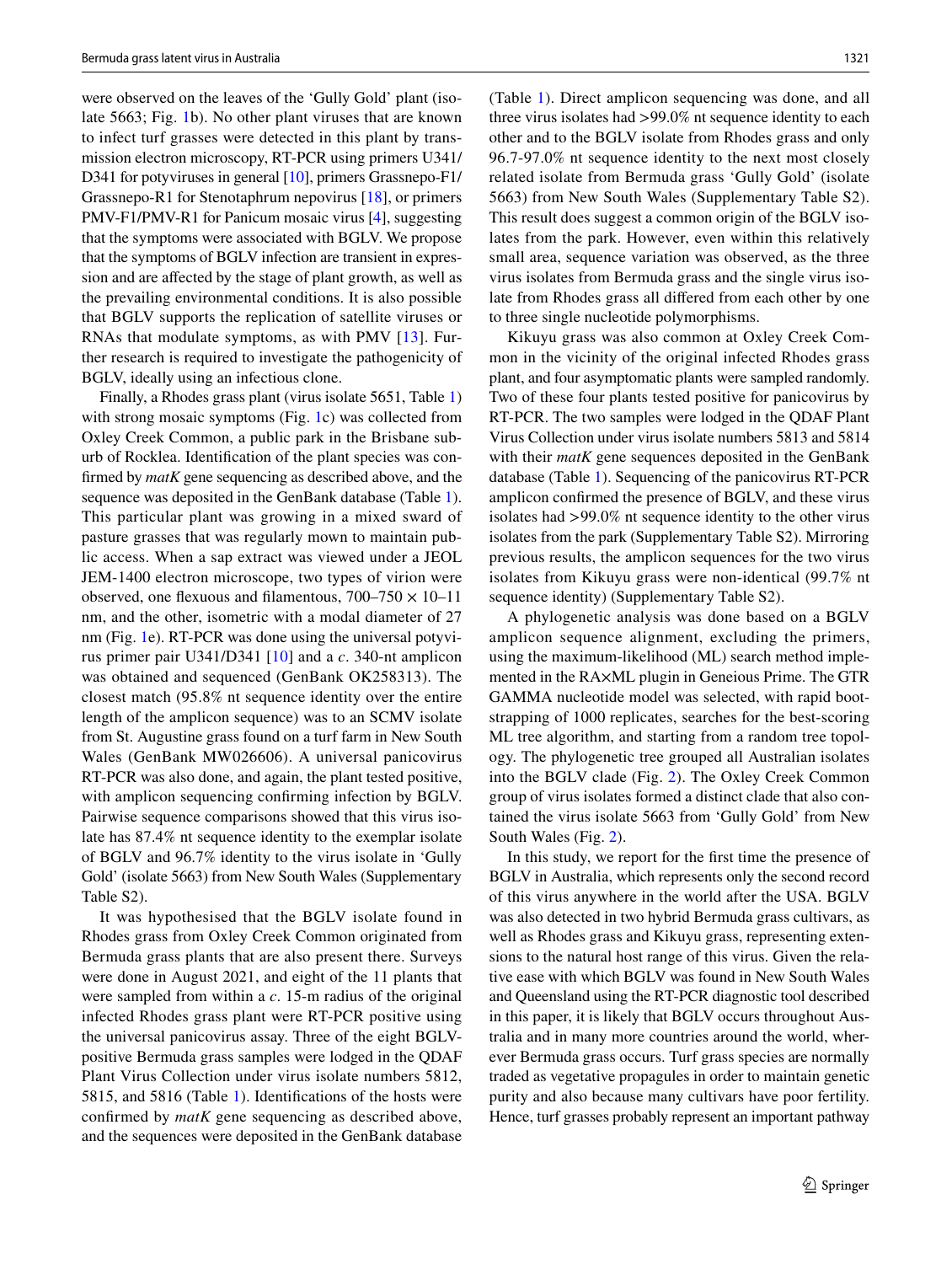

<span id="page-5-7"></span>**Fig. 2** Unrooted maximum-likelihood phylogenetic tree showing the relationships between the various Bermuda grass latent virus isolates (in bold font, listed as isolate number/GenBank accession number) and members of the genus *Panicovirus* based on a nucleotide sequence alignment of a portion of the region encoding the RNAdependent RNA polymerase. The reference sequences are of the species exemplar isolates. Bootstrap values greater than 70% are shown at the nodes of the branches. The scale bar represents the number of substitutions per site

for the spread of BGLV, as well as a range of other grassinfecting viruses.

Our fnding of a severely diseased plant of Rhodes grass that was infected by both SCMV and BGLV raises the question of synergism between these two viruses, similar to that proposed to occur in St. Augustine grass in Florida, resulting in lethal viral necrosis [\[8](#page-6-13)]. Investigating the host range within turfgrass and cereal crop species, the method of transmission of BGLV, and potential synergistic interactions between this virus and SCMV should be an urgent research priority, especially for the Australian turfgrass industry.

**Supplementary Information** The online version contains supplementary material available at<https://doi.org/10.1007/s00705-022-05434-6>.

**Acknowledgements** The authors acknowledge the Jagera and Turrbal people as the Traditional Custodians of the land on which the experimental work was completed in Brisbane. All diagnostic and sequencing work described in this project was funded by the Australian Plant Biosecurity Science Foundation. Financial support for some of the surveys was provided by Hort Innovation as part of grants TU17002 and TU19000, using the turf industry research and development levy and contributions from the Australian Government. Hort Innovation is the grower-owned, not-for-proft research and development corporation for Australian horticulture. We extend thanks to Donald S. Loch for reviewing the manuscript, and to him, Christopher J. Lambrides, and the turf growers in New South Wales and Queensland for assistance with collecting the Bermuda grass samples used in this study.

**Author contributions** NTT: methodology, investigation, data analysis, writing—original draft and review & editing. ACT: investigation, writing—original draft and review & editing. KSC: methodology,

investigation, writing—review & editing. JET: conceptualization, methodology, validation, funding acquisition, writing—review & editing. PRC: methodology, data analysis, writing—review & editing. ADWG: conceptualization, methodology, resources, supervision, funding acquisition, and writing—original draft and review & editing

**Funding** Open Access funding enabled and organized by CAUL and its Member Institutions.

**Data availability** The sequence data that support the fndings of this study have been deposited in the GenBank database with accession numbers provided in the manuscript.

### **Declarations**

**Conflict of interest** All authors declare that they have no confict of interest.

**Ethics approval** This article does not contain any studies with human participants or animals performed by any of the authors.

**Open Access** This article is licensed under a Creative Commons Attribution 4.0 International License, which permits use, sharing, adaptation, distribution and reproduction in any medium or format, as long as you give appropriate credit to the original author(s) and the source, provide a link to the Creative Commons licence, and indicate if changes were made. The images or other third party material in this article are included in the article's Creative Commons licence, unless indicated otherwise in a credit line to the material. If material is not included in the article's Creative Commons licence and your intended use is not permitted by statutory regulation or exceeds the permitted use, you will need to obtain permission directly from the copyright holder. To view a copy of this licence, visit<http://creativecommons.org/licenses/by/4.0/>.

# **References**

- <span id="page-5-1"></span>1. Alcalá-Briseño RI, Harmon P, Polston J (2017) Viral metagenomics unravels the etiology of lethal necrosis of St. Augustinegrass 'Floratam'. In: Proceedings of the 2017 American Phytopathological Society Annual Meeting, San Antonio, Texas, 5-7 August. [https://apsnet.confex.com/apsnet/2017/meetingapp.cgi/Paper/](https://apsnet.confex.com/apsnet/2017/meetingapp.cgi/Paper/5990) [5990](https://apsnet.confex.com/apsnet/2017/meetingapp.cgi/Paper/5990)
- <span id="page-5-0"></span>2. Aldous DE, Haydu JJ, Moir RN (2009) Benchmarking the Australian sod industry. Int Turfgrass Soc Res J 11:299–311
- <span id="page-5-2"></span>3. Geering A, McMichael L, Dietzgen R, Thomas J (2000) Genetic diversity among *Banana streak virus* isolates from Australia. Phytopathology 90:921–927
- <span id="page-5-6"></span>4. Geering ADW, Thomas J, Persley D (2004) A national diagnostic protocol for the identifcation of maize dwarf mosaic virus. Department of Primary Industries and Fisheries, Queensland, pp 1–37
- <span id="page-5-4"></span>5. Gibbs A, Mackenzie A (1997) A primer pair for amplifying part of the genome of all potyvirids by RT-PCR. J Virol Methods 63:9–16
- <span id="page-5-3"></span>6. Gibbs A, Armstrong J, Mackenzie AM, Weiller GF (1998) The GPRIME package: computer programs for identifying the best regions of aligned genes to target in nucleic acid hybridisationbased diagnostic tests, and their use with plant viruses. J Virol Methods 74:67–76
- <span id="page-5-5"></span>7. Hanna W, Carrow R, Powell A (1997) Registration of 'Tift 94' bermudagrass. Crop Sci 37